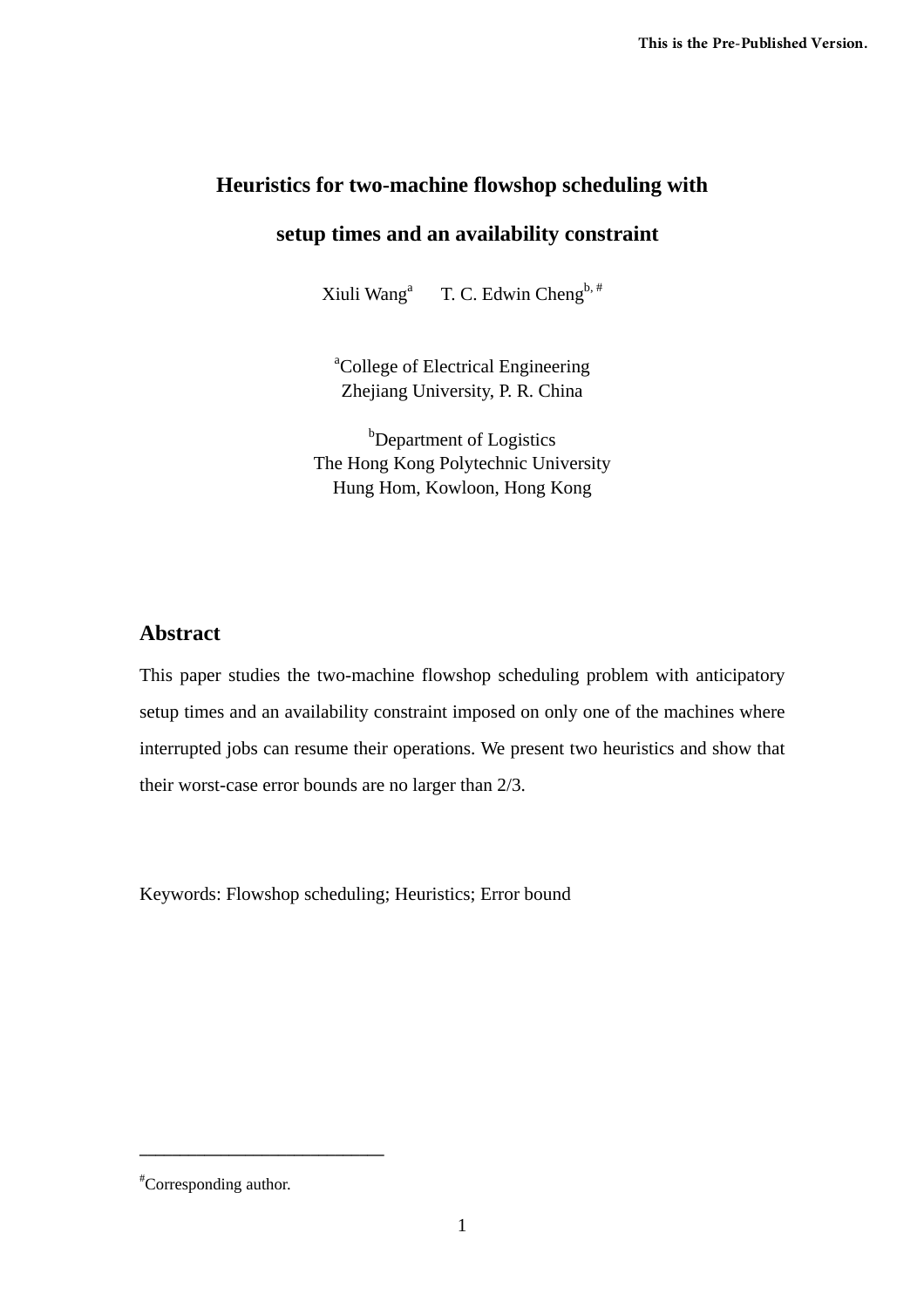### **1. Introduction**

Machine scheduling problems with availability constraints motivated by preventive maintenance have received increasing attention from researchers. The studies in the literature on this topic mainly deal with three situations, namely *resumable*, *nonresumable*, and *semiresumable*. If a job cannot be finished before the unavailable period of a machine and the job can continue after the machine becomes available again, it is called resumable. On the other hand, if the job has to restart rather than continue, the situation is called nonresumable. If the unfinished job will have to partially restart after the machine becomes available again, the situation is called semiresumable. The recent research results on this subject can be found in the review papers by Lee et al. [1], Sanlaville and Schmidt [2], and Schmidt [3].

The two-machine flowshop scheduling problem with availability constraints was first studied by Lee [4]. Under the resumable assumption, he proved that the problem is NP-hard when an availability constraint is imposed on only one machine and proposed a pseudo-polynomial dynamic programming algorithm to solve the problem optimally. He also developed two heuristics. The first heuristic is for solving the problem where the availability constraint is imposed on machine 1, which has a worst-case error bound of 1/2. The second heuristic is for solving the problem where the availability constraint is imposed on machine 2, which has a worst-case error bound of 1/3. Lee [5] further studied the semiresumable case and developed a pseudo-polynomial dynamic programming algorithm and heuristics. For the resumable case, Cheng and Wang [6] developed an improved heuristic when the availability constraint is imposed on the first machine, and the heuristic has a worst-case error bound of 1/3. Breit [7] presented an improved heuristic for the problem with an availability constraint only on the second machine and showed that the heuristic has a worst-case error bound of 1/4. Cheng and Wang [8] considered a special case of the problem where the availability constraint is imposed on each machine, and the two availability constraints are consecutive. They developed a heuristic and showed that it has a worst-case error bound of 2/3 for the nonresumable situation. In addition, the two-machine flowshop scheduling problem with availability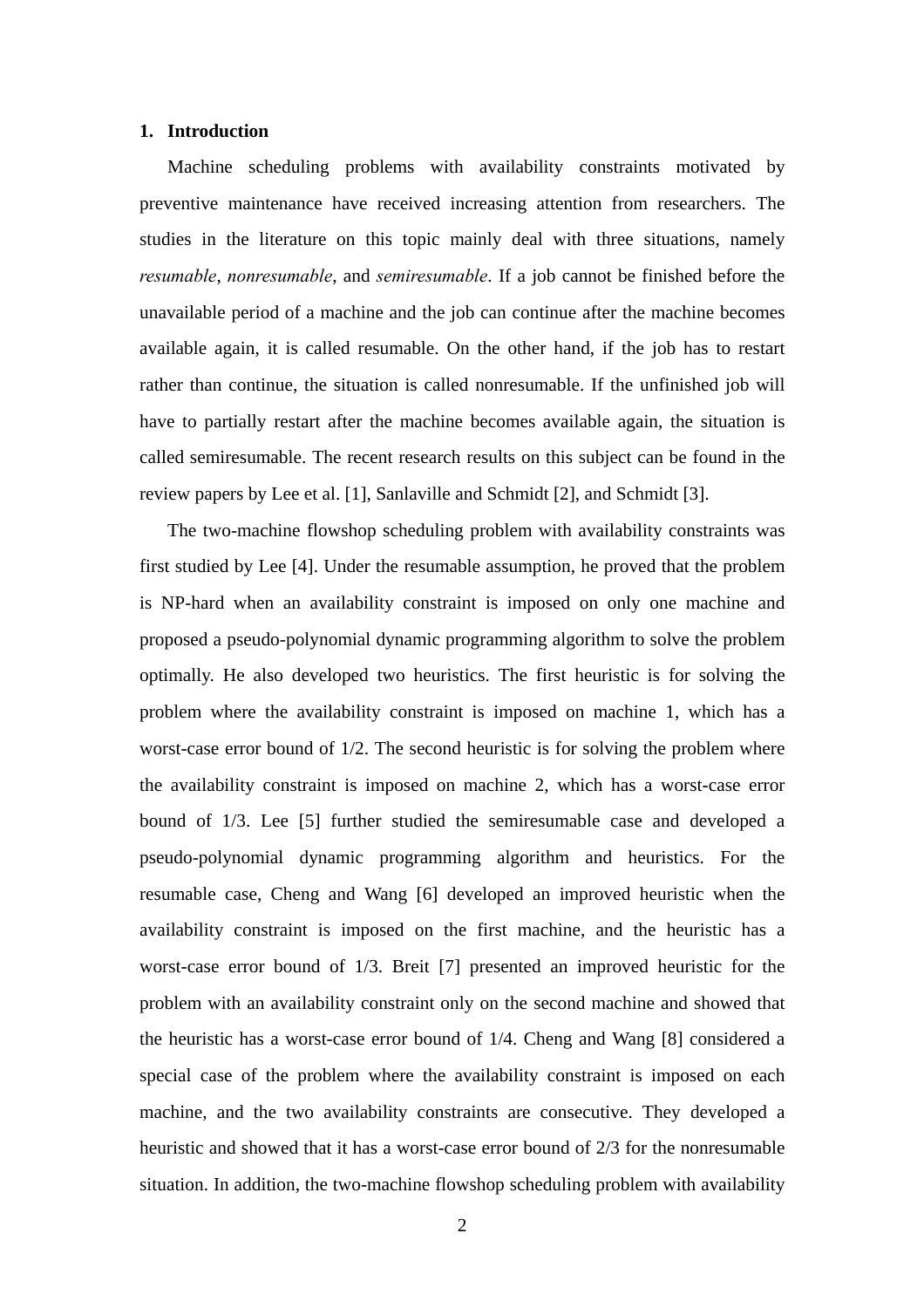constraints has also been studied under the no-wait processing environment by Cheng and Liu [9, 10]. For the general flowshop scheduling problem with availability constraints, Aggoune [11] proposed a heuristic based on a genetic algorithm and a tabu search.

In all the above-mentioned flowshop scheduling models, setup times are not considered; in other words, setup times are assumed to be included in processing times. However, in many industrial settings, it is necessary to treat setup times as separated from processing times (see, for example, [12, 13]). In this paper we consider the two-machine flowshop scheduling problem with anticipatory setup times, where the availability constraint is imposed on only one machine. The setup times are anticipatory, i.e., the setup for the second operation of any job on machine 2 can start before the completion of its first operation on machine 1 whenever there is some idle time on machine 2. We assume that the processing order of jobs is the same on each machine. That is, we confine ourselves to finding solutions that are permutation schedules for the problem. We also assume that all the jobs and their setups are resumable. The objective is to minimize the makespan. It is evident from Lee [4] that our problem is NP-hard. In the next section, we introduce the notation and some preliminaries. In Sections 3 and 4, we study the cases where the availability constraint is imposed on machines 1 and 2, respectively. Some concluding remarks are given in the last section.

## **2. Notation and preliminaries**

For the problem under consideration, we introduce the following notation to be used throughout this paper.

 $S = \{J_1, \cdots, J_n\}$ : a set of *n* jobs;

 $M_1$ ,  $M_2$ : machine 1 and machine 2;

 $\Delta_l = t_l - s_l$ : the length of the unavailable interval on *M<sub>l</sub>*, where *M<sub>l</sub>* is unavailable

from time  $s_l$  to  $t_l$ ,  $0 \le s_l \le t_l$ ,  $l = 1, 2$ ;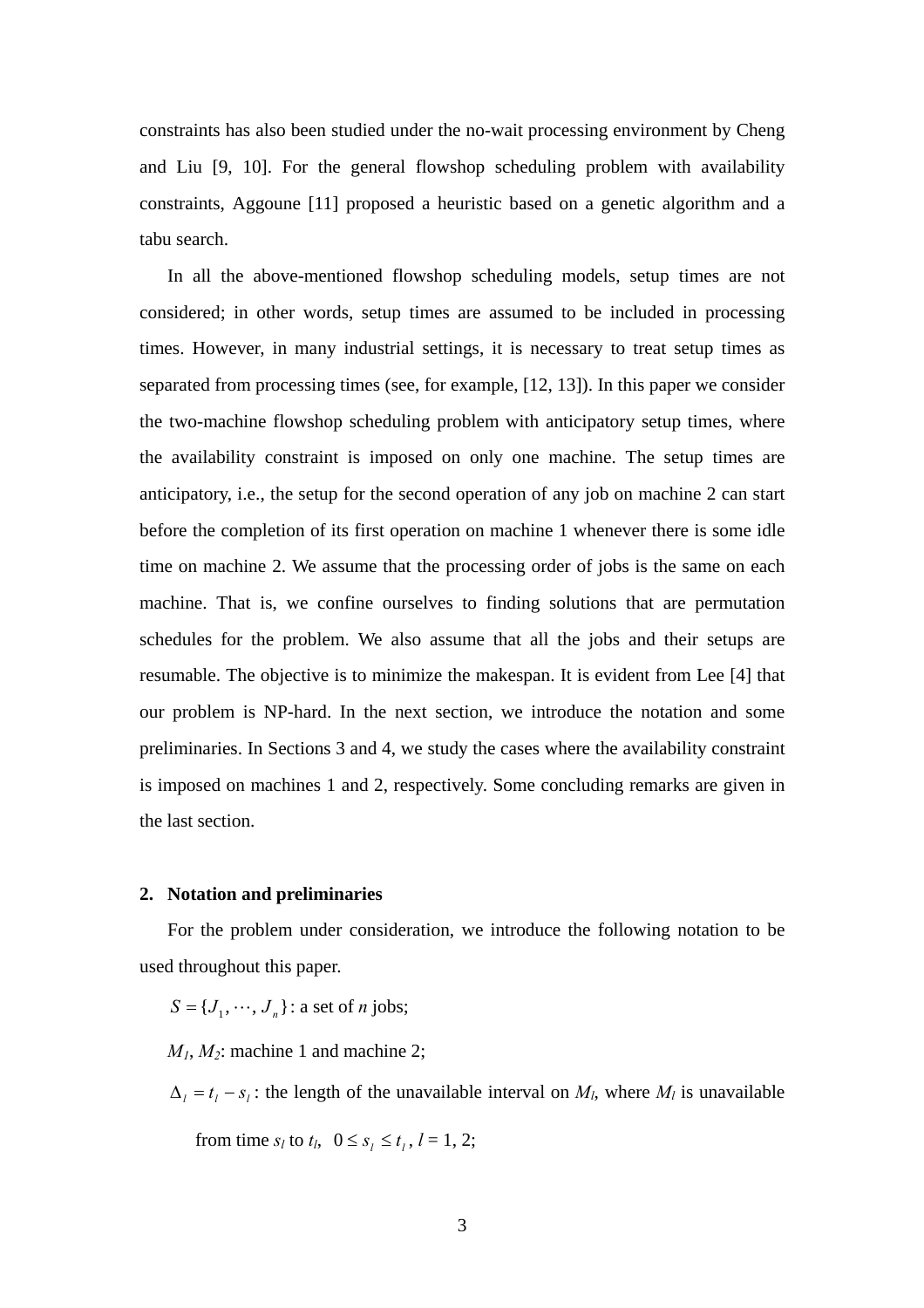$s_i^1, s_i^2$ : setup times of  $J_i$  on  $M_l$  and  $M_2$ , respectively, where  $s_i^1 > 0$ ,  $s_i^2 > 0$ ;

 $a_i, b_i$ : processing times of  $J_i$  on  $M_l$  and  $M_2$ , respectively, where  $a_i > 0, b_i > 0$ ;

 $\pi = [J_{\pi(1)}, \cdots, J_{\pi(n)}]$ : a permutation schedule, where  $J_{\pi(i)}$  is the *i*th job in  $\pi$ ;

 $\pi$ <sup>\*</sup>: an optimal schedule;

*C*<sub>Hx</sub>: the makespan yielded by heuristic Hx;

*C*\*: the optimal makespan.

Following the notation of Lee [1], we denote the problem under study as *F2*/*setup*,  $r-a(M_l)/C_{max}$ , i.e., the makespan minimization problem in a two-machine flowshop with setup times and a resumable availability constraint on  $M_l$ . As an example, consider a problem instance of *F2/setup*,  $r-a(M_1)/C_{max}$  with  $n=3$ . Let  $s_1^1 = 2$ ,  $s_1^2 = 3$ ,  $a_1 = 8$ ,  $b_1 = 5$ ,  $s_2^1 = 6$ ,  $s_2^2 = 10$ ,  $a_2 = 5$ ,  $b_2 = 4$ ,  $s_3^1 = 5$ ,  $s_3^2 = 7$ ,  $a_3 = 3$ ,  $b_3 = 6$ ,  $s_1 = 19$ , and  $t_1 = 26$ . A schedule  $\pi = [J_1, J_2, J_3]$  for the instance is shown in Fig. 1.

The classical two-machine permutation flowshop scheduling problem with setup times, denoted as *F2*/*permu*, *setup*/*Cmax*, can be optimally solved by the Yoshida and Hitomi algorithm (YHA) in O*(nlogn*) time [14]. YHA works in the following manner:

Divide *S* into two disjoint subsets *A* and *B*, where  $A = \{J_i | s_i^1 + a_i - s_i^2 \le b_i\}$  and  $B = \{ J_i | s_i^1 + a_i - s_i^2 > b_i \}$ . Sequence the jobs in *A* in nondecreasing order of  $s_i^1 + a_i - s_i^2$  and the jobs in *B* in nonincreasing order of *b<sub>i</sub>*. Arrange the ordered subset *A* first, followed by the ordered subset *B*.

#### **3.** The unavailable interval is on  $M_1$

In this section we develop a heuristic for the problem  $F2/\text{setup}$ ,  $r-a(M)/C_{\text{max}}$  and evaluate its worst-case error bound. The basic ideas of our heuristic are to combine a few simple heuristic rules and then improve the schedules by re-arranging the order of some special jobs with large setup times or large processing times on  $M_2$  in different situations.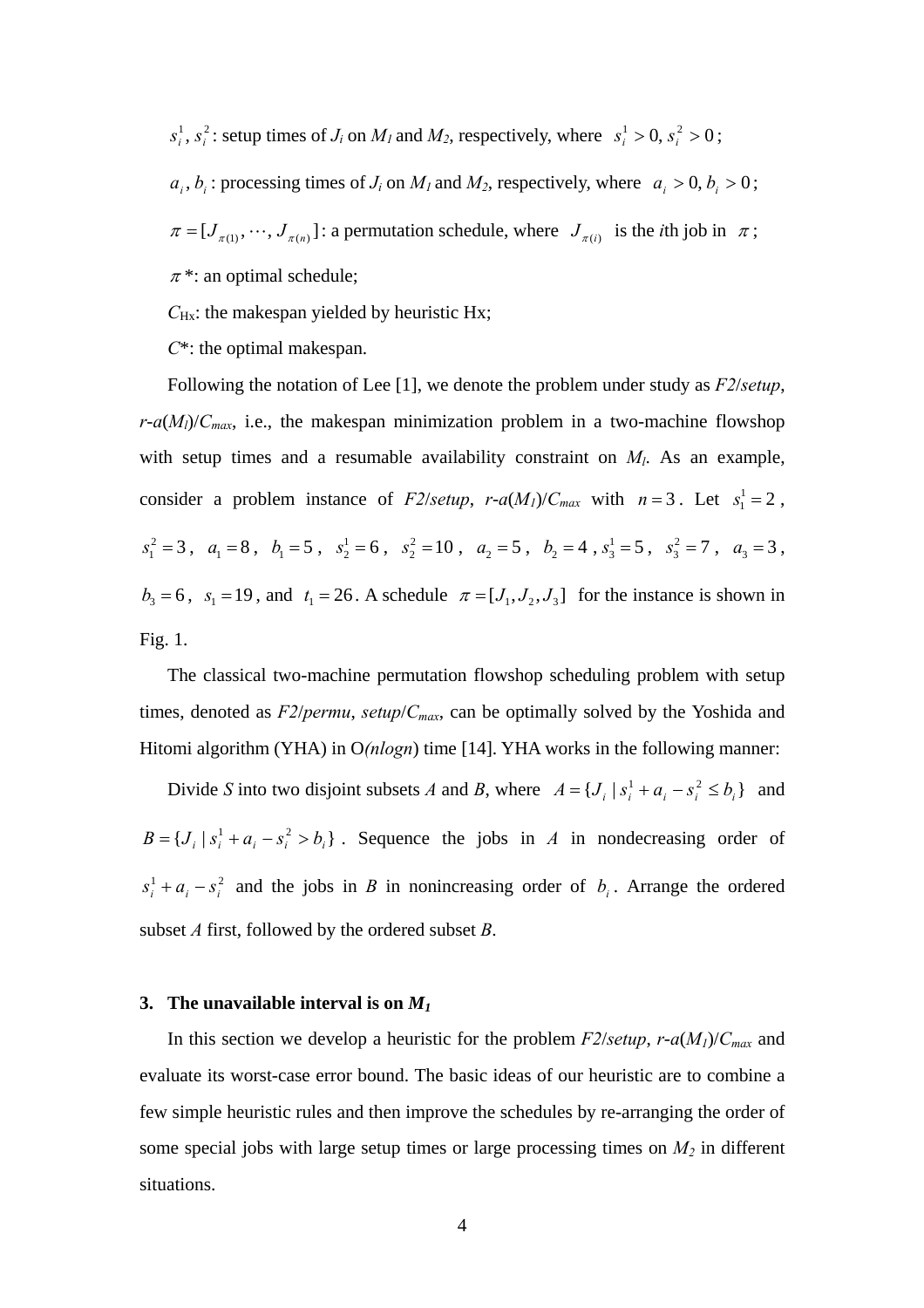Heuristic H1:

(1) Find jobs  $J_p$  and  $J_q$  such that

$$
s_p^2 + b_p \ge s_q^2 + b_q \ge \max\{s_i^2 + b_i \mid J_i \in S \setminus \{J_p, J_q\}\}.
$$

- (2) Sequence the jobs by YHA. Let the corresponding schedule be  $\pi_1$  and the corresponding makespan be  $C_{max}(\pi_1)$ .
- (3) Sequence the jobs in nonincreasing order of  $(s_i^2 + b_i)/(s_i^1 + a_i)$ . Let the schedule be  $\pi_2$  and the corresponding makespan be  $C_{max}(\pi_2)$ .
- (4) Place job *Jp* in the first position and keep the other *n* −1 jobs in the same positions as those in Step (3). Let the corresponding schedule be  $\pi_3$ .
- (5) If  $(s_p^1 + a_p) + (s_q^1 + a_q) \le s_1$ , then sequence jobs *J<sub>p</sub>* and *J<sub>q</sub>* as the first two jobs such that the completion time of the last one is minimized. The remaining *n* − 2 jobs are sequenced randomly. Let the corresponding schedule be  $\pi_4$ .
- (6) Select the schedule with the minimum makespan from the above four schedules. Let  $C_{H1}$ =min{ $C_{max}(\pi_1)$ ,  $C_{max}(\pi_2)$ ,  $C_{max}(\pi_3)$ ,  $C_{max}(\pi_4)$ }.

The time complexity of Heuristic H1 is  $O(n \log n)$ . In the following, we analyze the performance bound of Heuristic H1.

Let  $\pi$  be a schedule for the problem *F2/setup*, *r*-*a*(*M<sub>1</sub>*)/*C<sub>max</sub>*. We define the critical job  $J_{\pi(k)}$  in  $\pi$  as the last job in  $\pi$  such that its starting time on  $M_2$  is equal to its finishing time on *M1*.

**Lemma 1.** For schedule  $\pi_2$  defined in Step (3) of Heuristic H1, we assume that the completion time of the critical job  $J_{\pi_2(k)}$  on  $M_l$  is *t*, and let  $J_{\pi(v)}$  be the last job that finishes no later than time t on  $M_l$  in a schedule  $\pi$ . The following inequality holds: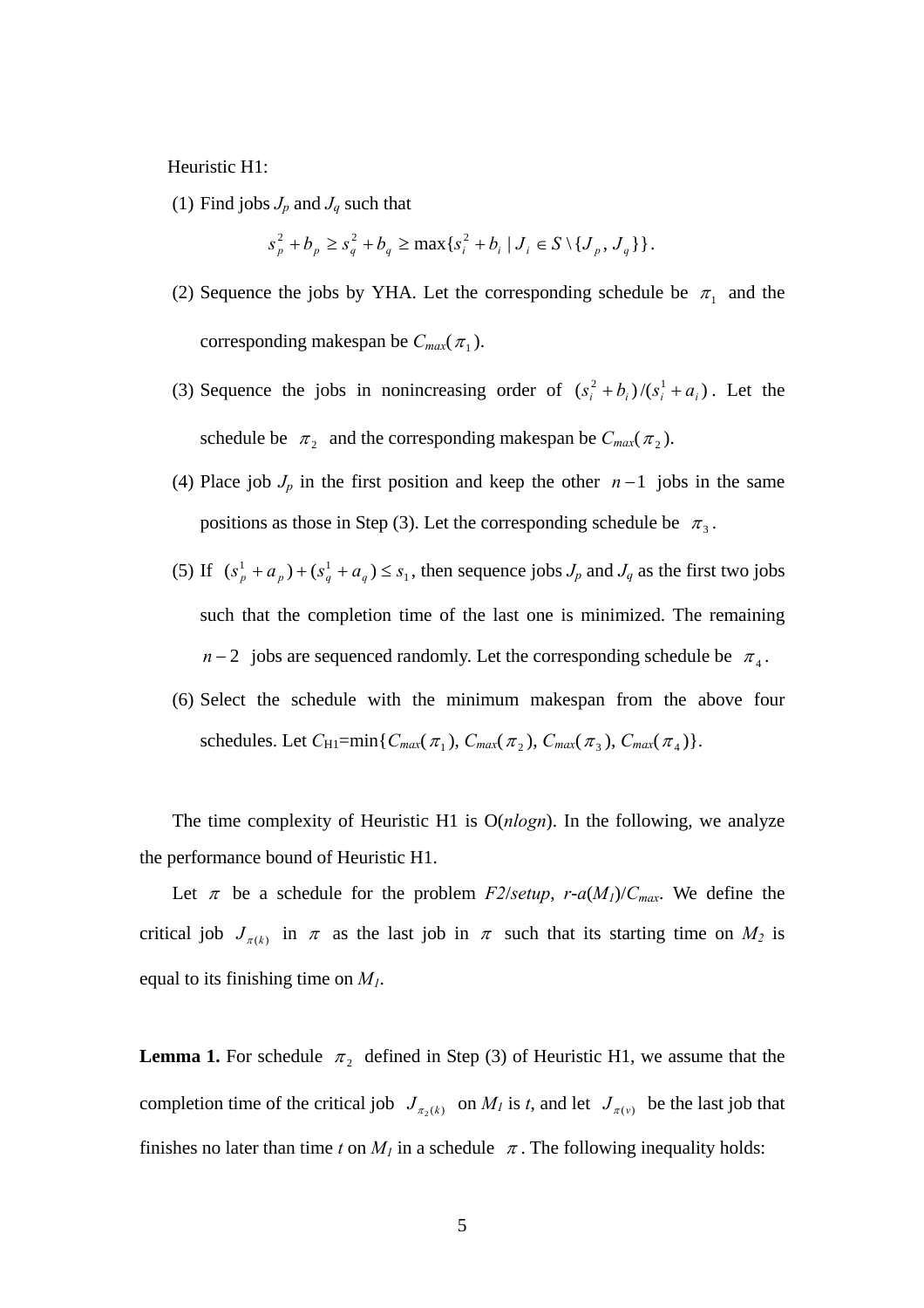$$
C_{\max}(\pi_2) \leq C_{\max}(\pi) + b_{\pi_2(k)} + s_{\pi(\nu+1)}^2.
$$

**Proof** For schedule  $\pi_2$ , its makespan is

$$
C_{\max}(\pi_2) = t + b_{\pi_2(k)} + \sum_{j=k+1}^n (s_{\pi_2(j)}^2 + b_{\pi_2(j)}).
$$
 (1)

Under the assumption of Lemma 1, we have

$$
\sum_{j=1}^{v} (s_{\pi(j)}^1 + a_{\pi(j)}) \leq \sum_{j=1}^{k} (s_{\pi_2(j)}^1 + a_{\pi_2(j)}),
$$

then

$$
\sum_{j=\nu+1}^{n} (s_{\pi(j)}^1 + a_{\pi(j)}) \ge \sum_{j=k+1}^{n} (s_{\pi_2(j)}^1 + a_{\pi_2(j)})
$$
 (2)

Since all the jobs are sequenced in nonincreasing order of  $(s_{\pi_2(j)}^2 + b_{\pi_2(j)})/(s_{\pi_2(j)}^1 + a_{\pi_2(j)})$  $(j)$ <sup> $J'(\mathcal{A}_{\pi_2}(j))$ </sup>  $s_{\pi_2(j)}^2 + b_{\pi_2(j)}$  / $(s_{\pi_2(j)}^1 + a_{\pi_2(j)})$  in  $\pi_2$ , and from (2), it is not difficult to check that the following inequality holds:

$$
\sum_{j=v+1}^{n} (s_{\pi(j)}^2 + b_{\pi(j)}) \ge \sum_{j=k+1}^{n} (s_{\pi_2(j)}^2 + b_{\pi_2(j)})
$$
 (3)

For schedule  $\pi$ , we have

$$
C_{max}(\pi) \ge t + \sum_{j=\nu+1}^{n} (s_{\pi(j)}^2 + b_{\pi(j)}) - s_{\pi(\nu+1)}^2.
$$
 (4)

Therefore, from  $(1)$ ,  $(3)$  and  $(4)$ , we have

$$
C_{\max}(\pi_2) \le C_{\max}(\pi) + b_{\pi_2(k)} + s_{\pi(\nu+1)}^2. \qquad \Box
$$

**Theorem 1.** For the problem *F2*/*setup*, *r*-*a*(*M<sub>1</sub>*)/*C<sub>max</sub>*, (*C*<sub>H1</sub> - *C*<sup>\*</sup>)/ $C^* \le 2/3$ .

**Proof** If  $\sum_{i=1}^{n} (s_i^1 + a_i) \leq s_1$ , it is obvious that schedule  $\pi_1$  obtained from Heuristic H1 is an optimal schedule for the problem under study. Hence, in the following text, we assume that  $\sum_{i=1}^{n} (s_i^1 + a_i) > s_1$ .

Notice that since all the jobs are resumable for the problem *F2*/*setup*, *r*-*a*(*M1*)/*Cmax*, we have  $C_{max}(\pi_1) \le C^* + \Delta_1$ . If  $\Delta_1 \le 2C^* / 3$ , then we are done. So, in the following, we focus on the situation where  $\Delta_1 > 2C^*/3$ .

Because  $\Delta_1 > 2C^*/3$  and  $\sum_{i=1}^n (s_i^1 + a_i) + \Delta_1 < C^*$  , we have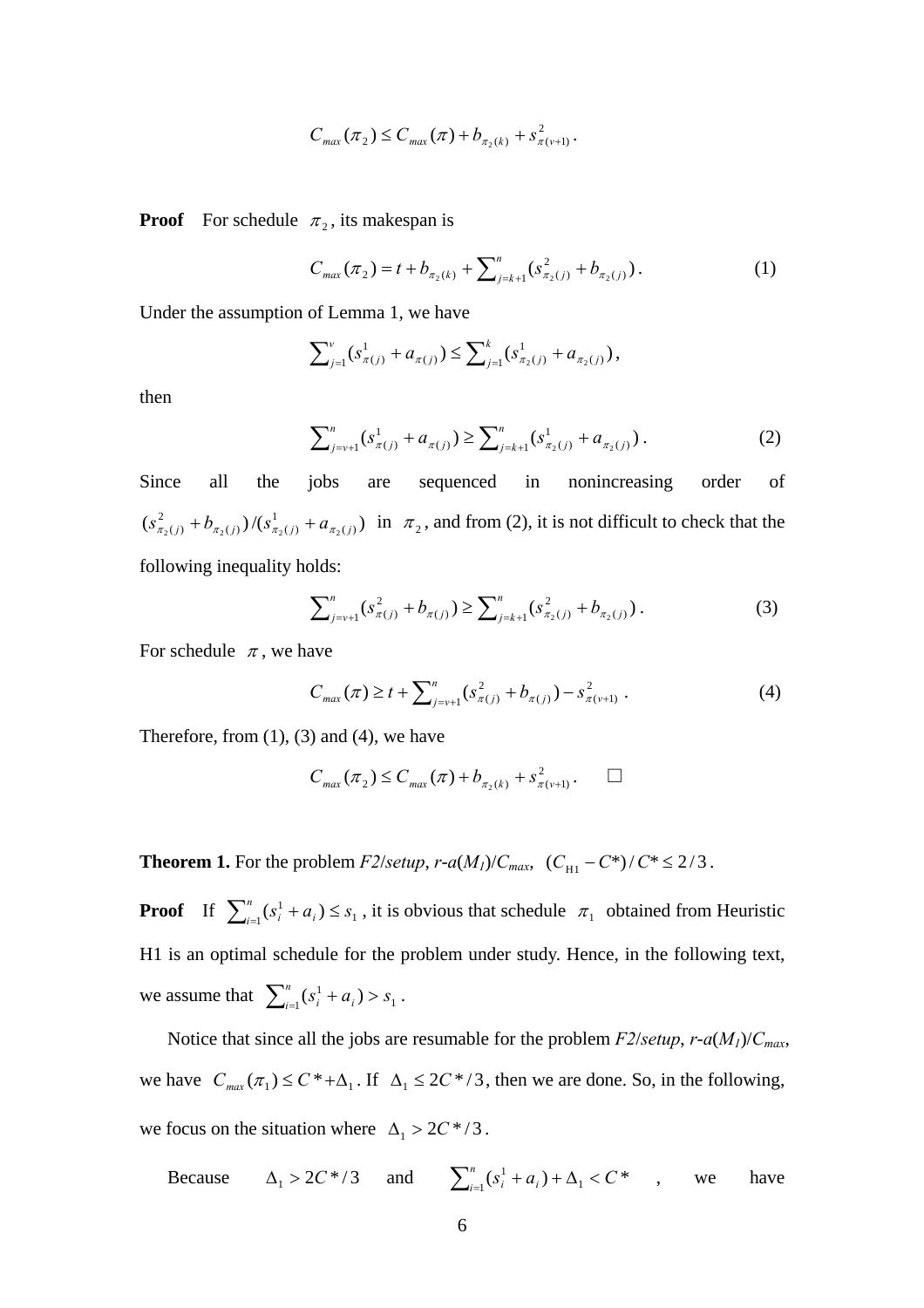$\sum_{i=1}^{n} (s_i^1 + a_i) < C^*/3$ . Let  $S' = \{J_i \mid s_i^2 + b_i > C^*/3, i = 1, 2, \dots, n\}$ . It is obvious that  $|S'| \le 2$ . When  $|S'| = 0$ , for an optimal schedule  $\pi^*$ , according to Lemma 1, we have  $C_{max}(\pi_2) \le C^* + b_{\pi_2(k)} + s_{\pi^*(v+1)}^2 < 5C^* / 3$ . Thus, we only need to consider the following two cases.

#### Case 1:  $|S'|=1$

In this case,  $S' = \{J_p\}$ . If  $s_p^2 \le C^*/3$  and  $b_p \le C^*/3$ , then from Lemma 1, we are done. Otherwise, we consider schedule  $\pi_3$  obtained in Step (4) of Heuristic H1.

For subcase  $s_p^1 + a_p \leq s_1$ , suppose that the critical job does not exist in  $\pi_3$ , then  $C_{max}(\pi_3) = \sum_{i=1}^n (s_{\pi_3(i)}^2 + b_{\pi_3(i)}) = C^*$ . Otherwise, we denote the critical job as  $J_{\pi_3(u)}$ . If  $\sum_{i=1}^{u} (s_{\pi_3(i)}^1 + a_{\pi_3(i)}) \leq s_1$  $\sum_{i=1}^{u} (s_{\pi_3(i)}^1 + a_{\pi_3(i)}) \leq s_1$ , then *n*

$$
C_{max}(\pi_3) = \sum_{i=1}^{u} (s_{\pi_3(i)}^1 + a_{\pi_3(i)}) + (\sum_{i=u+1}^{n} (s_{\pi_3(i)}^2 + b_{\pi_3(i)}) + b_{\pi_3(u)})
$$
  
 
$$
\leq C^* / 3 + C^* = 4C^* / 3;
$$

otherwise, since  $\sum_{i=1}^{u} (s_{\pi_3(i)}^1 + a_{\pi_3(i)}) > s_1$  $\sum_{i=1}^{u} (s_{\pi_3(i)}^1 + a_{\pi_3(i)}) > s_1$ ,  $J_p$  is the first job in  $\pi_3$  and  $s_p^1 + a_p \leq s_1$ , then  $u > 1$ . Thus, we have

$$
C_{max}(\pi_3) = (\sum_{i=1}^{u} (s_{\pi_3(i)}^1 + a_{\pi_3(i)}) + \Delta_1) + (b_{\pi_3(u)} + \sum_{i=u+1}^{n} (s_{\pi_3(i)}^2 + b_{\pi_3(i)}))
$$
  
 
$$
\leq C^* + 2C^* / 3 = 5C^* / 3.
$$

For subcase  $s_p^1 + a_p > s_1$ , we have  $s_p^1 + a_p + \Delta_1 + b_p \le C^*$ . If the critical job

does not exist or job  $J_p$  is the critical job, then we have

$$
C_{max}(\pi_3) = \max \{ s_p^1 + a_p + \Delta_1, s_p^2 \} + b_p + \sum_{J_i \in S \setminus J_p} (s_{\pi_3(i)}^2 + b_{\pi_3(i)})
$$
  
 
$$
\le C^* + 2C^* / 3 = 5C^* / 3;
$$

otherwise, for the critical job  $J_{\pi_3(u)}$ ,  $u > 1$ , we have

$$
C_{max}(\pi_3) = (\sum_{i=1}^{u} (s_{\pi_3(i)} + a_{\pi_3(i)}) + \Delta_1) + b_{\pi_3(u)} + \sum_{i=u+1}^{n} (s_{\pi_3(i)}^2 + b_{\pi_3(i)})
$$
  
 
$$
\leq C^* + 2C^* / 3 = 5C^* / 3.
$$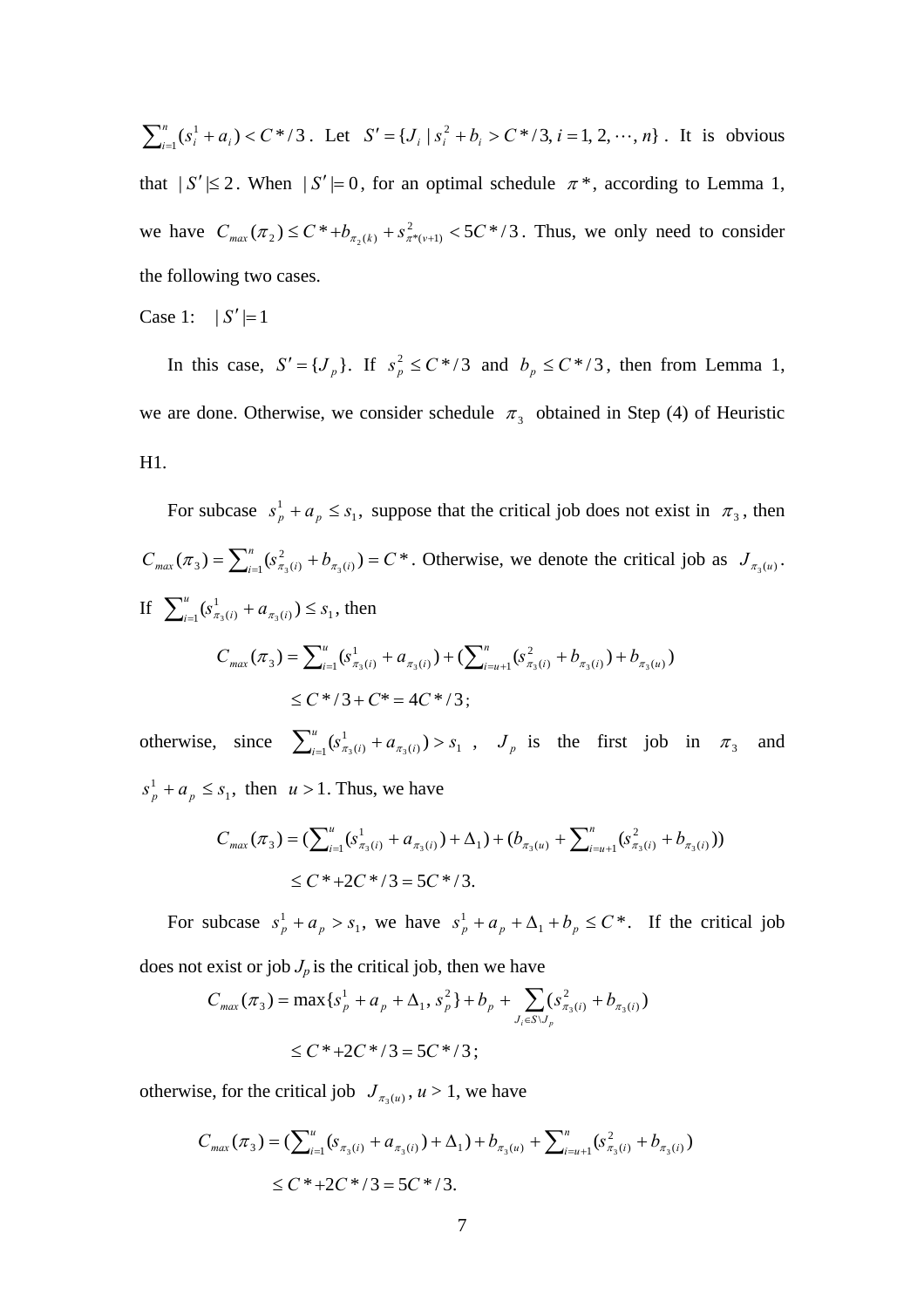Case 2:  $|S'|=2$ 

Similar to Case 1, it is not difficult to check that schedule  $\pi_2$  or  $\pi_3$  may yield a solution with an error bound of no more than 2*C*\*/3. In the following, we further prove that the error bound of schedule  $\pi_4$  obtained in Step (5) is no more than  $C^{*}/3$ for this case.

For schedule  $\pi_4$ , if no critical job exists, then

$$
C_{max}(\pi_4) = \sum_{i=1}^n (s_{\pi_4(i)}^2 + b_{\pi_4(i)}) = C^*;
$$

otherwise, for the critical job  $J_{\pi_4(u)}$ , if  $u > 2$ , we have

$$
C_{max}(\pi_4) \le \sum_{i=1}^u (s_{\pi_4(i)}^1 + a_{\pi_4(i)}) + \Delta_1 + (\sum_{i=u+1}^n (s_{\pi_4(i)}^2 + b_{\pi_4(i)}) + b_{\pi_4(u)})
$$
  
 
$$
\le C^* + C^* / 3 = 4C^* / 3.
$$

If  $u \leq 2$ , then *u* must be equal to 1; otherwise, a contradiction arises because  $C^*/3 > \sum_{i=1}^n (s_i^1 + a_i) > (s_p^1 + a_p) + (s_q^1 + a_q) \ge \min\{s_p^2 + b_p, s_q^2 + b_q\} > C^*/3$ . Thus, we have

$$
C_{\max}(\pi_4) \le \max\{s_p^1 + a_p, s_q^1 + a_q\} + (b_{\pi_4(1)} + \sum_{i=2}^n (s_{\pi_4(i)}^2 + b_{\pi_4(i)}))
$$
  
 
$$
\le C^*/3 + C^* = 4C^*/3. \quad \Box
$$

From the proof of Theorem 1, we see that Steps (1)-(4) of Heuristic H1 can produce a solution with an error bound of no more than  $2C^*/3$ , and schedule  $\pi_4$  in Step (5) can produce a solution with an error bound of no more than *C*\*/3 in some special situations.

 Although we do not know whether the bound is tight or not, the following instance shows that the worst-case error bound of H1 is no less than 1/2. Consider an instance with  $s_1^1 = 4$ ,  $a_1 = 4$ ,  $s_1^2 = 7$ ,  $b_1 = 3h$ ,  $s_2^1 = h$ ,  $a_2 = h$ ,  $s_2^2 = 3h$ ,  $b_2 = 8$ ,  $s_3^1 = \varepsilon$ ,  $a_3 = \varepsilon$ ,  $s_3^2 = 1$ ,  $b_3 = 1$ ,  $s_1 = 8$ , and  $t_1 = 4h + 8$ , where  $h > > 1$  and  $0 < \varepsilon < 8/(3h+7)$ . It is easy to check that  $\pi^* = [J_1, J_2, J_3]$  with  $C^* = 6h+18$  (see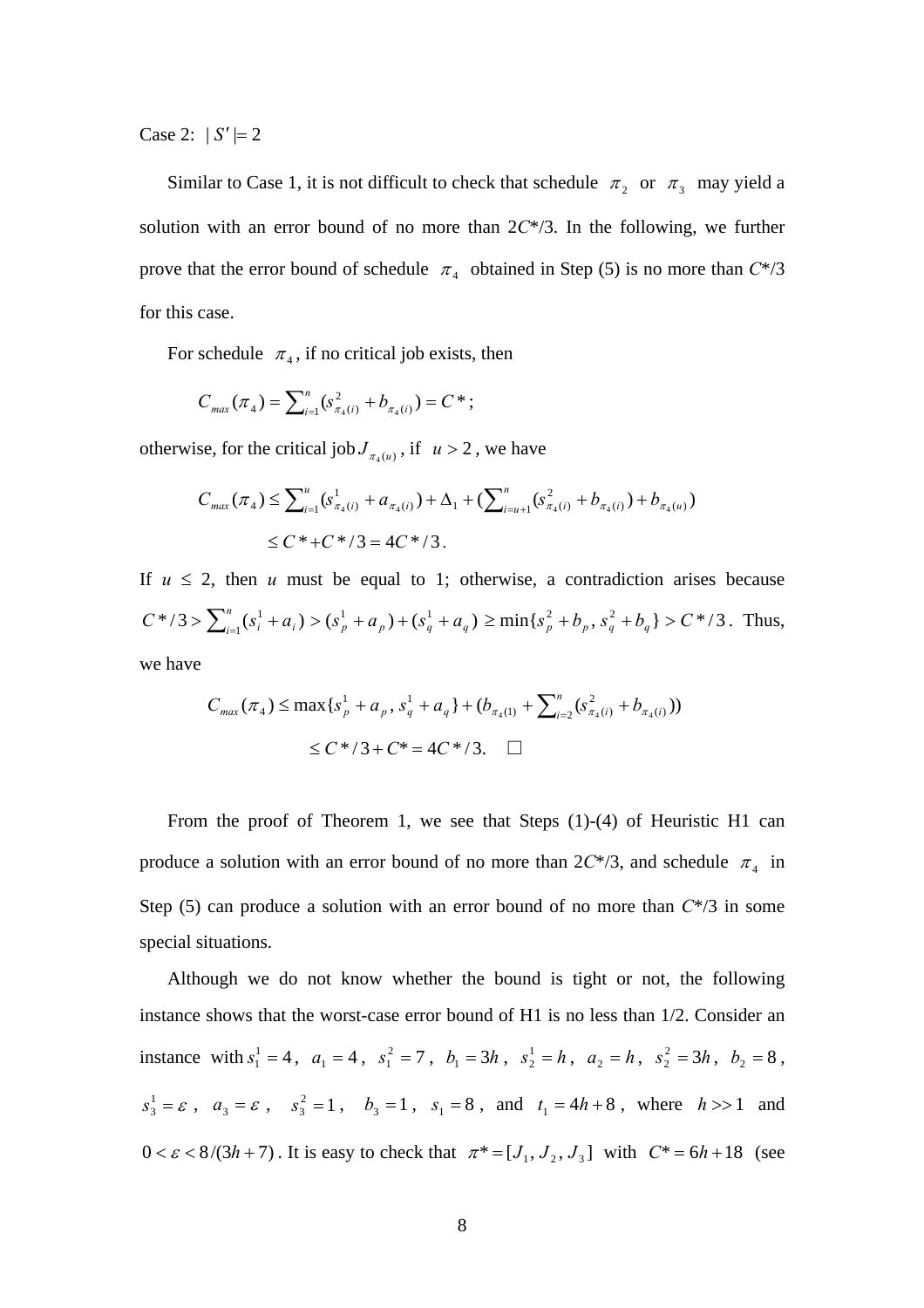Fig. 2(c)). Applying Heuristic H1, we obtain  $\pi_1 = \pi_3 = [J_2, J_3, J_1]$  with  $C_{max}(\pi_1) = C_{max}(\pi_3) = 9h + 17$  (see Fig. 2(a)), and  $\pi_2 = [J_3, J_1, J_2]$  with  $C_{max}(\pi_2) = 10h + 2\varepsilon + 16$  (see Fig. 2(b)). Since  $(s_p^1 + a_p) + (s_q^1 + a_q^2) = 2h + 8 > s_1$ , we need not consider Step (5) of H1. Thus,  $C_{H1} = 9h + 17$ . Hence, we see that  $(C_{\text{H1}} - C^*)/C^*$  approaches 1/2 as *h* approaches infinity.

#### **4. The unavailable interval is on** *M2*

In this section we provide a heuristic for the problem  $F2/\text{setup}$ ,  $r-a(M_2)/C_{\text{max}}$  and analyze its worst-case error bound.

Heuristic H2:

(1) Find two jobs  $J_p$  and  $J_q$  such that

$$
s_p^2 + b_p \ge \max\{s_i^2 + b_i \mid J_i \in S \setminus \{J_p\}\}\
$$

and

$$
s_q^1 + a_q \ge \max\{s_i^1 + a_i \mid J_i \in S \setminus \{J_q\}\}.
$$

- (2) Sequence the jobs by YHA. Let the corresponding schedule be  $\pi_1$  and the corresponding makespan be  $C_{max}(\pi_1)$ .
- (3) Sequence the jobs in nonincreasing order of  $(s_i^2 + b_i)/(s_i^1 + a_i)$ . Let the schedule be  $\pi_2$  and the corresponding makespan be  $C_{max}(\pi_2)$ .
- (4) Sequence job *Jq* in the last position, and sequence the remaining *n* −1 jobs by YHA. Let the corresponding schedule be  $\pi_3$ .
- (5) Sequence job  $J_p$  in the first position, and sequence the remaining  $n-1$  jobs in the same positions as those in Step (3). Let the corresponding schedule be  $\pi$ <sub>4</sub>.
- (6) Choose the schedule with the minimum makespan from the above four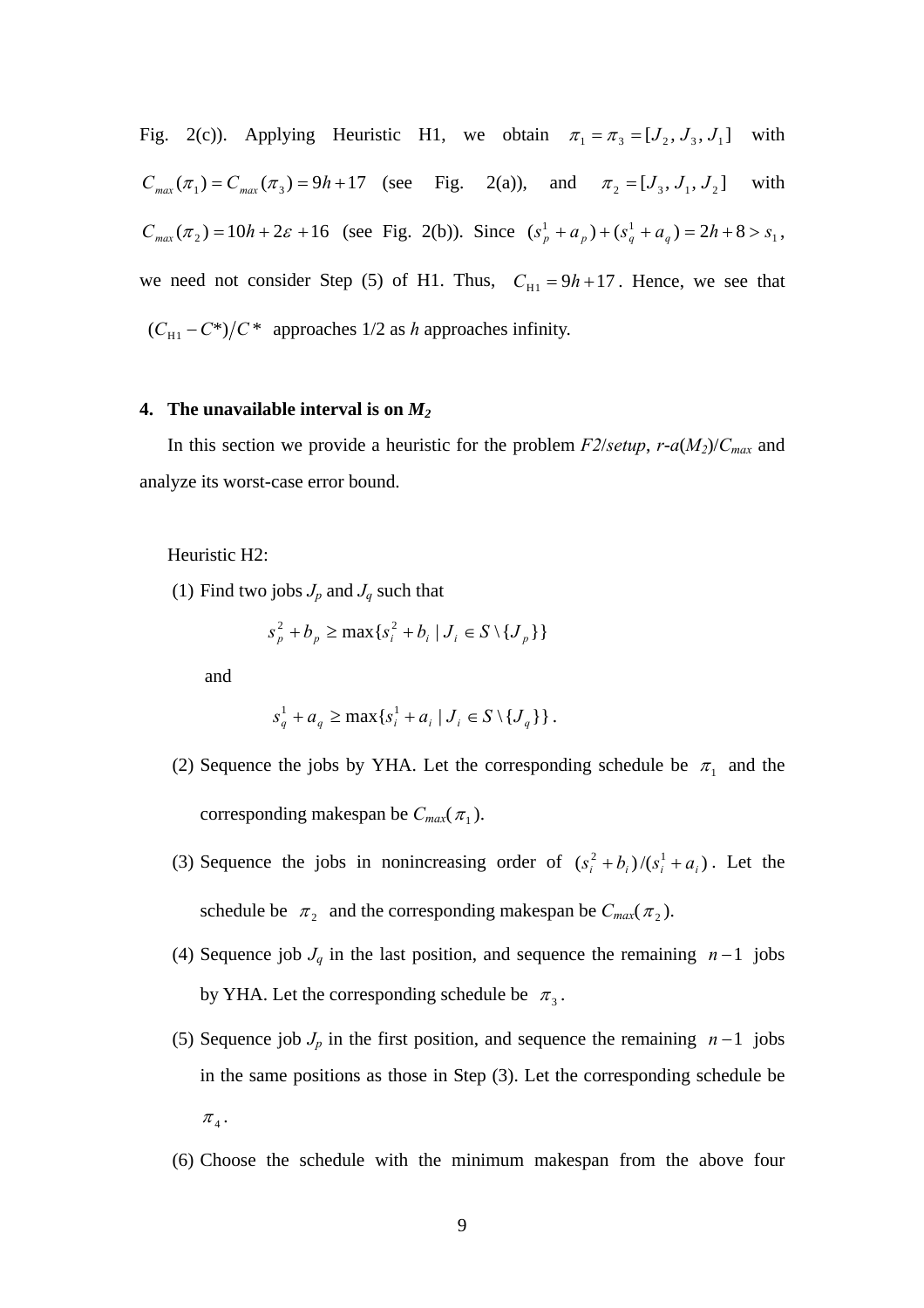schedules. Let  $C_{H2} = \min\{C_{max}(\pi_1), C_{max}(\pi_2), C_{max}(\pi_3), C_{max}(\pi_4)\}.$ 

Since Steps (2) and (3) of H2 dominate the algorithm, the complexity of Heuristic H2 is O(*nlogn*).

For the problem *F2*/*setup*, *r*-*a*(*M2*)/*Cmax*, since an unavailable period exists on *M2*, we assume that all the jobs must be processed on  $M_1$  and  $M_2$  as early as possible, and, for a given  $\pi$ , define again the critical job  $J_{\pi(k)}$  in it as the last job in  $\pi$  such that its starting time on  $M_2$  is equal to its finishing time on  $M_1$  or the job in  $\pi$  before which the last idle time on  $M_2$  occurs.

**Lemma 2.** For schedule  $\pi_2$  defined in Step (3) of Heuristic H2, we assume that the completion time of the critical job  $J_{\pi_2(k)}$  on  $M_l$  is *t* and let  $\pi$  be a given schedule.

i) If  $t \leq s_2$  or  $t > t_2$ , let  $J_{\pi(v)}$  be the last job that finishes no later than time t on  $M_l$  in  $\pi$ , then  $C_{max}(\pi_2) \le C_{max}(\pi) + b_{\pi_2(k)} + s_{\pi(\nu+1)}^2$ .

ii) If  $s_2 < t \le t_2$ , let  $J_{\pi_2(h)}$  be the job that finishes just before time  $s_2$  on  $M_l$  in  $\pi_2$ , and  $J_{\pi(u)}$  the last job that finishes no later than  $J_{\pi_2(h)}$  on  $M_l$  in  $\pi$ , then  $(\pi_2) \le C_{max}(\pi) + (s_{\pi_2(h+1)}^1 + a_{\pi_2(h+1)}) + (s_{\pi(u+1)}^1 + a_{\pi(u+1)})$  $(h+1)$ <sup>T</sup>  $\mathcal{O}_{\pi(u+1)}$  $C_{max}(\pi_2) \le C_{max}(\pi) + (s_{\pi_2(h+1)}^1 + a_{\pi_2(h+1)}) + (s_{\pi(u+1)}^1 + a_{\pi(u+1)})$ .

**Proof** i) Similar to the proof of Lemma 1.

ii) Let  $I_{\pi_2}$  be the total idle time on  $M_2$  in  $\pi_2$ . Under the assumption that  $J_{\pi_2(h)}$  finishes just before time  $s_2$  on  $M_1$  in  $\pi_2$ , we have  $(s_{\pi_2(j)}^2 + b_{\pi_2(j)})$  $\sum_{j=1}^3 \sum_{j=1}^3 (\partial_{\pi_2}(j) + \partial_{\pi_2}(j))$ *h*  $J_{\pi_2} \leq s_2 - \sum_{j=1}^h (s_{\pi_2(j)}^2 + b_{\pi_2(j)})$ . Let  $I_{\pi}$  be the total idle time on  $M_2$  in  $\pi$ . So,  $(s_{\pi(j)}^2 + b_{\pi(j)}) - (s_{\pi_2(h+1)}^1 + a_{\pi_2(h+1)}) - (s_{\pi(u+1)}^1 + a_{\pi(u+1)})$  $(h+1)$ <sup> $\int$ </sup> $\sigma$ <sub> $\pi$ </sub> $(t+1)$ 1  $(j)$ <sup> $j = \sigma_{\pi_2(h+1)}$ </sup>  $\geq S_2 - \sum_{j=1}^{u} (s_{\pi(j)}^2 + b_{\pi(j)}) - (s_{\pi_2(h+1)}^1 + a_{\pi_2(h+1)}) - (s_{\pi(u+1)}^1 + a_{\pi(u+1)})$  $I_{\pi} \geq s_2 - \sum_{j=1}^{u} (s_{\pi(j)}^2 + b_{\pi(j)}) - (s_{\pi_2(h+1)}^1 + a_{\pi_2(h+1)}) - (s_{\pi(u+1)}^1 + a_{\pi(u+1)})$ .

Notice that since  $\sum_{i=1}^{u} (s_{\pi(i)}^1 + a_{\pi(i)}) \leq \sum_{i=1}^{h} (s_{\pi_2(i)}^1 + a_{\pi_2(i)})$  $(j)$ )  $\sum_{j=1}$   $\varphi_{\pi_2(j)}$ 1  $\mathcal{L}_1 \mathfrak{O}_{\pi(j)}$  +  $\mathcal{U}_{\pi(j)}$  /  $\geq \sum_{j=1} \mathcal{U}_{\pi_2(j)}$  +  $\mathcal{U}_{\pi_2(j)}$ *h*  $j$   $\pi$   $\left(\frac{1}{\pi(j)}\right)$   $\Delta$   $\Delta$ *u*  $\sum_{j=1}^{u} (s_{\pi(j)}^1 + a_{\pi(j)}) \leq \sum_{j=1}^{h} (s_{\pi_2(j)}^1 + a_{\pi_2(j)})$  and all the jobs are sequenced in nonincreasing order of  $(s_i^2 + b_i)/(s_i^1 + a_i)$  in  $\pi_2$ , it is not difficult to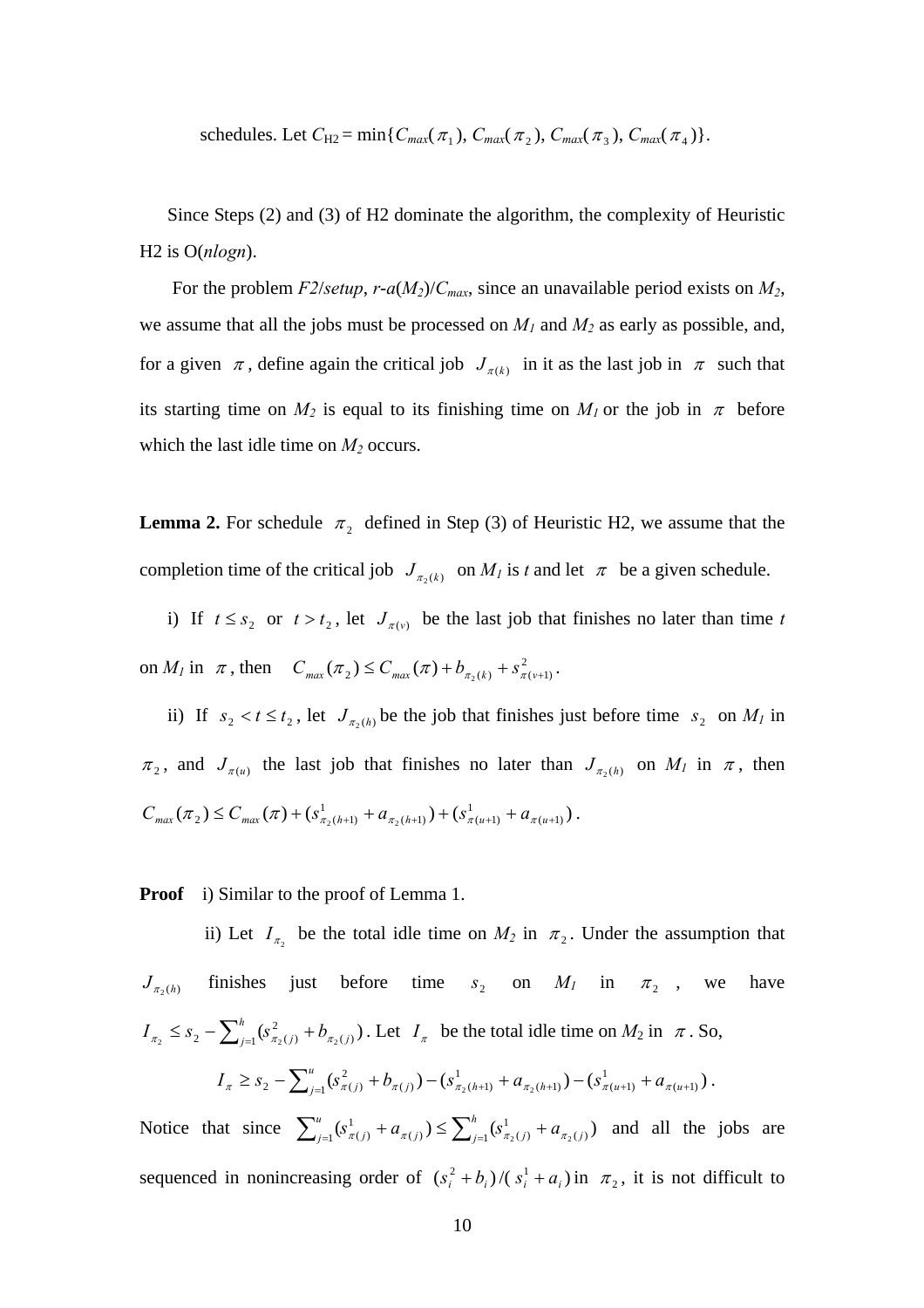prove that 
$$
\sum_{j=h+1}^{n} (s_{\pi_2(j)}^2 + b_{\pi_2(j)}) \le \sum_{j=u+1}^{n} (s_{\pi(j)}^2 + b_{\pi(j)})
$$
. We know that  $C_{max}(\pi_2) = \sum_{j=1}^{n} (s_{\pi_2(j)}^2 + b_{\pi_2(j)}) + \Delta_2 + I_{\pi_2}$  and  $C_{max}(\pi) = \sum_{j=1}^{n} (s_{\pi(j)}^2 + b_{\pi(j)}) + \Delta_2 + I_{\pi}$ . Hence,  
\n
$$
C_{max}(\pi_2) \le s_2 + \sum_{j=h+1}^{n} (s_{\pi_2(j)}^2 + b_{\pi_2(j)}) + \Delta_2
$$
\n
$$
\le s_2 + \sum_{j=u+1}^{n} (s_{\pi(j)}^2 + b_{\pi(j)}) + \Delta_2
$$
\n
$$
= C_{max}(\pi) + (s_2 - \sum_{j=1}^{u} (s_{\pi(j)}^2 + b_{\pi(j)}) - I_{\pi})
$$
\n
$$
\le C_{max}(\pi) + (s_{\pi_2(h+1)}^1 + a_{\pi_2(h+1)}) + (s_{\pi(u+1)}^1 + a_{\pi(u+1)})
$$
.

This completes the proof.  $\square$ 

 The following theorem establishes the worst-case error bound of Heuristic H2 for the resumable case.

**Theorem 2.** For the problem *F2*/*setup*, *r*-*a*(*M<sub>2</sub>*)/*C<sub>max</sub>*, ( $C_{H2} - C^*$ )/ $C^* \le 2/3$ .

**Proof** We know that YHA can produce an optimal solution for *F* 2 / permu, setup /  $C_{max}$  . Since when  $t_2 = 0$ ,  $F$  2 / setup,  $r - a(M_2) / C_{max}$  is equivalent to *F* 2 / *permu*, *setup* /  $C_{max}$ , it is obvious that  $C_{max}(\pi_1) - C^* \le t_2$ . If  $t_2 \le 2C^*/3$ , then we are done. So, in the following, we focus on the case where  $t_2 > 2C^*/3$ .

Let  $S' = \{ J_i | s_i^1 + a_i > C^* / 3, i = 1, 2, \dots, n \}$  and  $S'' = \{ J_i | s_i^2 + b_i > C^* / 3,$  $i = 1, 2, \dots, n$ . We can easily show that  $|S'| \le 2$  and  $|S''| \le 2$  from the lower bound  $\max\{\sum_{i=1}^n(s_i^1+a_i),\sum_{i=1}^n(s_i^2+b_i)+\Delta_2\}\leq C^*$  $\sum_{i=1}^{n} (s_i^1 + a_i), \sum_{i=1}^{n} (s_i^2 + b_i) + \Delta_2$  }  $\leq C$  $\sum_{i=1}^{n} (s_i^1 + a_i), \sum_{i=1}^{n} (s_i^2 + b_i) + \Delta_2$   $\leq C^*$ . When  $|S'| = 0$  and  $|S''| = 0$ , from i) and ii) of Lemma 2, we have  $C_{max}(\pi_2) \le 5C^*/3$ . Hence, in the remainder of proof, we only need to consider the following two situations. Case 1:  $|S''| = 0$  and  $|S'| > 0$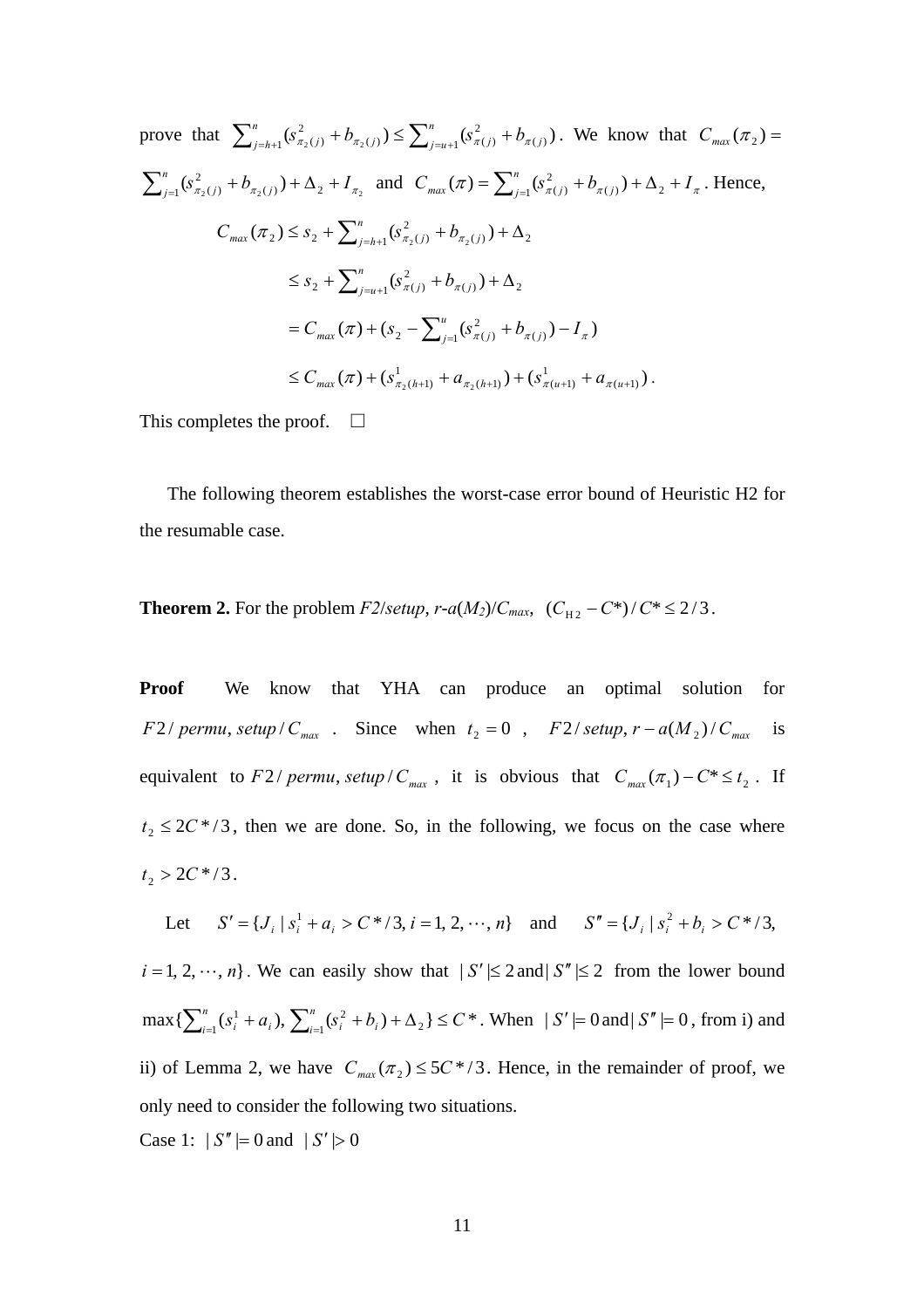In this case, we consider schedule  $\pi_3$ . If no critical job exists in  $\pi_3$ , then  $C_{max}(\pi_3) = \sum_{i=1}^n (s_{\pi_3(i)}^2 + b_{\pi_3(i)}) + \Delta_2 = C^*$ . Next, we assume that there exists a critical job in  $\pi_3$ . Let  $J_q$  be the critical job, then

$$
C_{\max}(\pi_3) \leq \max\{\sum_{i=1}^n (s_{\pi_3(i)}^1 + a_{\pi_3(i)}), t_2\} + b_q \leq C^* + C^* / 3 = 4C^* / 3.
$$

Otherwise, suppose  $J_{\pi_3(k)}$   $(k < n)$  is the critical job, then we have

$$
C_{max}(\pi_3) \le \sum_{i=1}^k (s_{\pi_3(i)}^1 + a_{\pi_3(i)}) + (\Delta_2 + b_{\pi_3(k)} + \sum_{i=k+1}^n (s_{\pi_3(i)}^2 + b_{\pi_3(i)}))
$$
  
 
$$
\le 2C^* / 3 + C^* = 5C^* / 3.
$$

Case 2:  $|S''| \ge 1$ 

We check schedule  $\pi_4$  obtained in Step (5) of Heuristic H2. If no critical job exists in  $\pi_4$ , then  $C_{max}(\pi_4) = \sum_{i=1}^n (s_{\pi_4(i)}^2 + b_{\pi_4(i)}) + \Delta_2 = C^*$ . In the following, we assume that there exists a critical job in  $\pi_4$ . Since  $|S''| \ge 1$ , we assume that  $s_p^2 + b_p > C^*/3$  for  $J_p$ . If

$$
\sum_{i=1}^{n} (s_i^1 + a_i) \ge \max\{\max\{s_p^1 + a_p, s_p^2\} - \max\{s_p^1 + a_p - s_2, 0\}, s_p^2\} + b_p + a\Delta_2,
$$

where  $\alpha = 1$  if  $s_2 < \max\{s_p^1 + a_p, s_p^2\} + b_p$ ; otherwise,  $\alpha = 0$ . Then, we have

$$
C_{max}(\pi_4) \le \sum_{i=1}^n (s_i^1 + a_i) + (1 - \alpha)\Delta_2 + \sum_{J_i \in S \setminus \{J_p\}} (s_i^2 + b_i)
$$
  
 
$$
\le C^* + 2C^* / 3 = 5C^* / 3.
$$

Otherwise,  $J_p$  is the critical job. From  $s_p^2 + b_p > C^* / 3$  and  $\max\{s_p^1 + a_p, s_p^2\} + b_p < C^*$ , we obtain that  $\max\{s_p^1 + a_p - s_p^2, 0\} < 2C^* / 3$ ; so

$$
C_{\max}(\pi_4) \le \max\{s_p^1 + a_p - s_p^2, 0\} + \Delta_2 + \sum_{i=1}^n (s_i^2 + b_i) < 2C^* / 3 + C^* = 5C^* / 3.
$$
\nThe proof is completed.

\n
$$
\Box
$$

 Although we do not know whether the bound is tight or not, the following instance shows that the worst-case error bound of H2 is no less than 1/3. Consider an instance with  $s_1^1 = h - 2$ ,  $a_1 = 1$ ,  $s_1^2 = h - 3$ ,  $b_1 = 1$ ,  $s_2^1 = h/2 + 1$ ,  $a_2 = h/2 + 1$ ,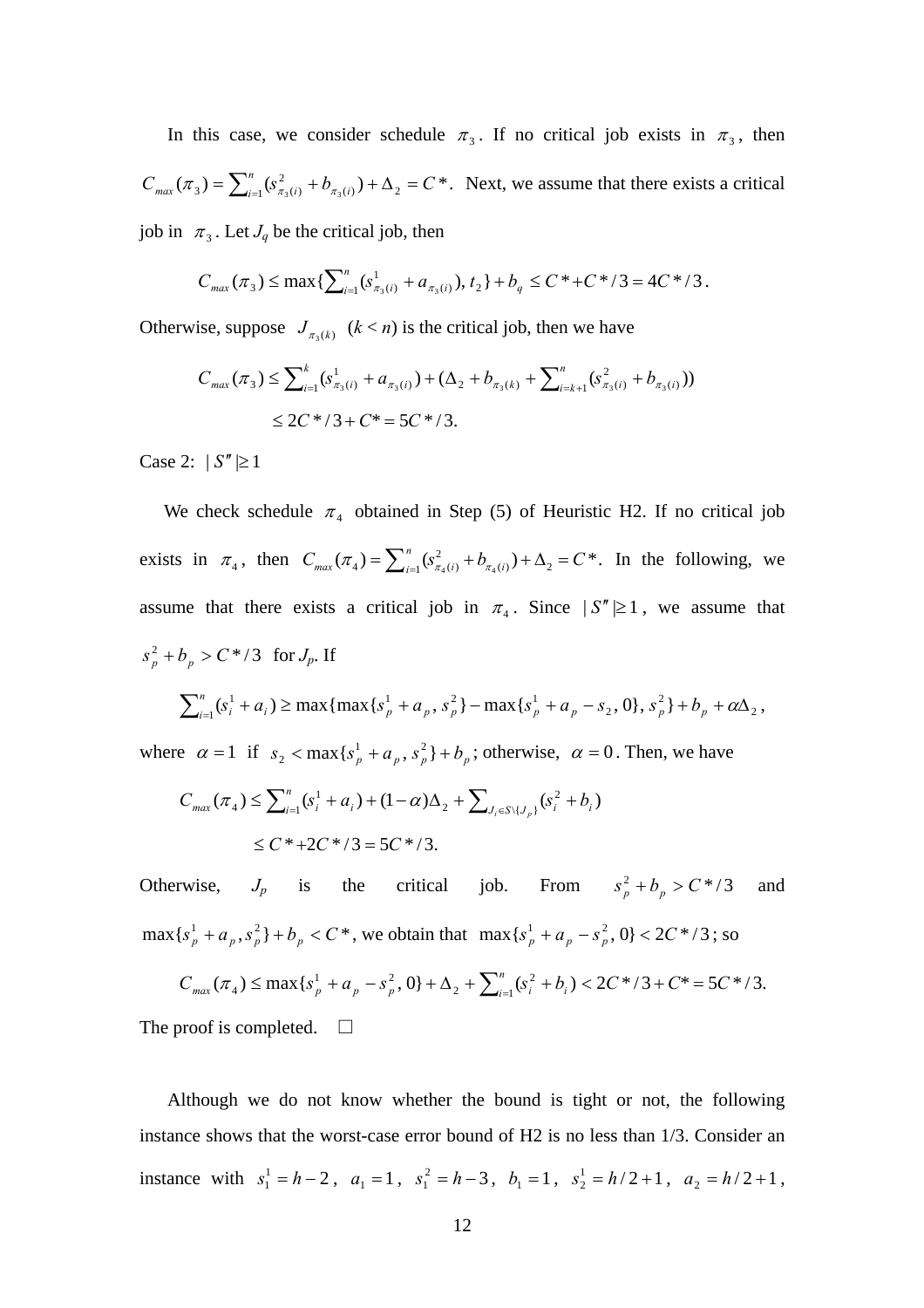$s_2^2 = 1$ ,  $b_2 = h+2$ ,  $s_3^1 = h$ ,  $a_3 = 1$ ,  $s_3^2 = 1$ ,  $b_3 = 5$ ,  $s_2 = h$ , and  $t_2 = 2h$ , where *h* >> 1. It is easy to check that  $\pi^* = [J_1, J_2, J_3]$  with  $C^* = 3h + 9$  (see Fig. 3(d)). Applying Heuristic H2, we obtain  $\pi_1 = [J_2, J_3, J_1]$  with  $C_{max}(\pi_1) = 4h+6$  (see Fig. 3(a)),  $\pi_2 = \pi_4 = [J_2, J_1, J_3]$  with  $C_{max}(\pi_2) = C_{max}(\pi_4) = 4h + 6$  (see Fig. 3(b)), and  $\pi_3 = [J_3, J_1, J_2]$  with  $C_{\text{max}}(\pi_3) = 4h + 6$  (see Fig. 3(c)). Thus,  $C_{H2} = 4h + 6$ . Hence, we see that  $(C_{H2} - C^*)/C^*$  approaches 1/3 as *h* approaches infinity.

### **5. Conclusions**

In this paper we studied the two-machine flowshop scheduling problem with anticipatory setup times and a resumable availability constraint imposed on only one of the machines. Since the problem is NP-hard, we developed two polynomial-time heuristics and analyzed their worst-case error bounds.

### **Acknowledgement**

This research was supported in part by The Hong Kong Polytechnic University under a grant from the *Area of Strategic Development in China Business Services*.

#### **References**

- [1] C.-Y. Lee, L. Lei, M. Pinedo, Current trends in deterministic scheduling, Annals of Operations Research, 70 (1997) 1-41.
- [2] E. Sanlaville, G. Schmidt, Machine scheduling with availability constraints, Acta Informatica, 35 (1998) 795-811.
- [3] G. Schmidt, Scheduling with limited availability, European Journal of Operational Research, 121 (2000) 1-15.
- [4] C.-Y. Lee, Minimizing the makespan in the two-machine flowshop scheduling problem with an availability constraint, Operations Research Letters, 20 (1997) 129-139.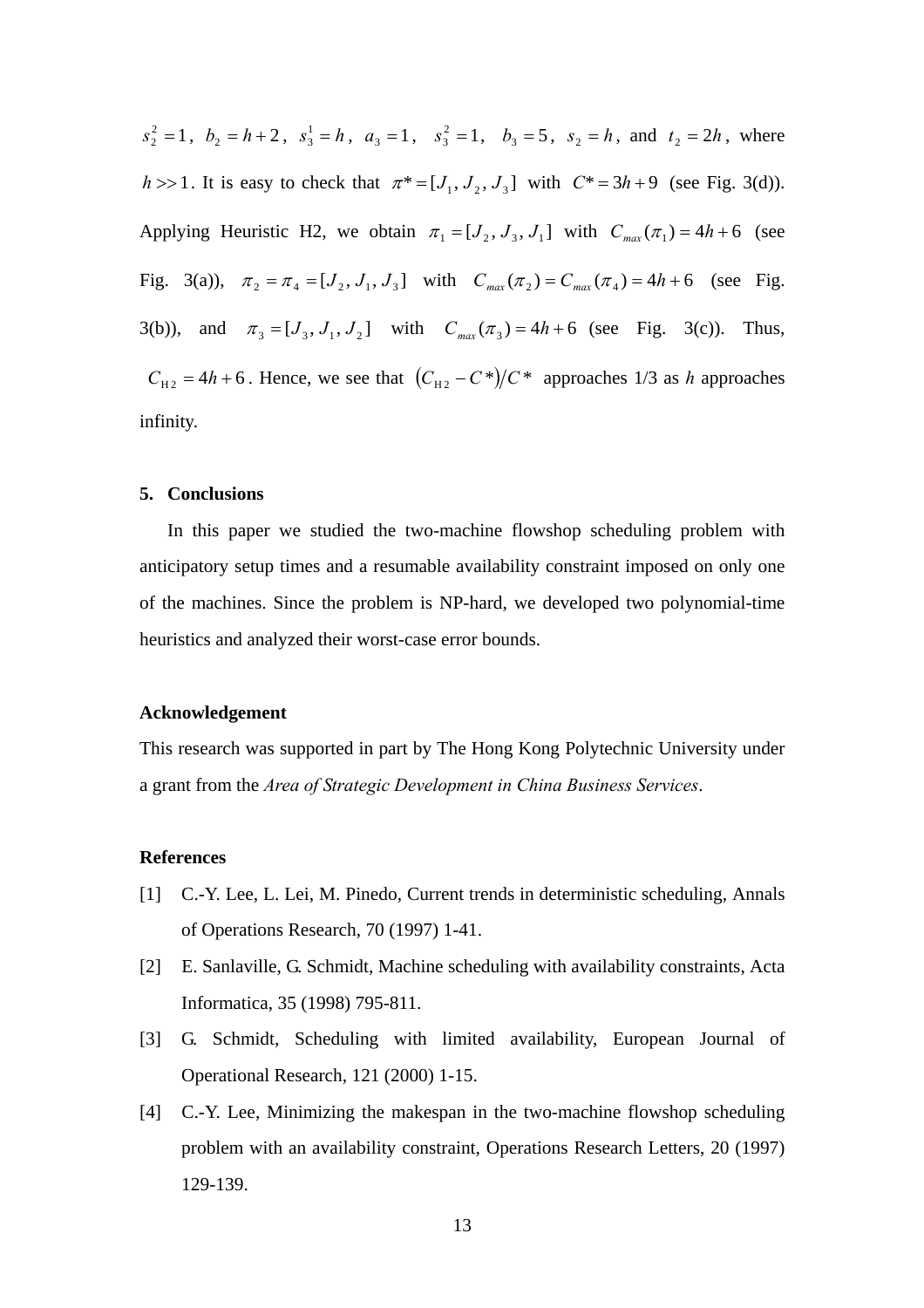- [5] C.-Y. Lee, Two-machine flowshop scheduling with availability constraints, European Journal of Operational Research, 114 (1999) 420-429.
- [6] T.C.E. Cheng, G. Wang, An improved heuristic for two-machine flowshop scheduling with an availability constraint, Operations Research Letters, 26 (2000) 223-229.
- [7] J. Breit, An improved approximation algorithm for two-machine flow shop scheduling with an availability constraint, Information Processing Letters, 90 (2004) 273-278.
- [8] T.C.E. Cheng, G. Wang, Two-machine flowshop scheduling with consecutive availability constraints, Information Processing Letters, 71 (1999) 49-54.
- [9] T.C.E. Cheng, Z. Liu, Approximability of two-machine no-wait flowshop scheduling with availability constraints, Operations Research Letters, 31 (2003) 319-322.
- [10] T.C.E. Cheng, Z. Liu,  $3/2$ -approximation for two-machine no-wait flowshop scheduling with availability constraints, Information Processing Letters, 88 (2003) 161-165.
- [11] R. Aggoune, Minimizing the makespan for the flow shop scheduling problem with availability constraints, European Journal of Operational Research, 153 (2004) 534-543.
- [12] C. Rajedran, H. Ziegler, Heuristics for scheduling in a flow shop with setup, processing and removal times separated, Production Planning and Control, 8 (1997) 568-576.
- [13] D.R. Sule, KY Huang, Sequencing on two and three machines with setup, processing and removal times separated. International Journal of Production Research, 21 (1983) 723-32.
- [14] T. Yoshida, K. Hitomi, Optimal two-stage production scheduling with setup times separated, AIIE Transactions, 11 (1979) 261-263.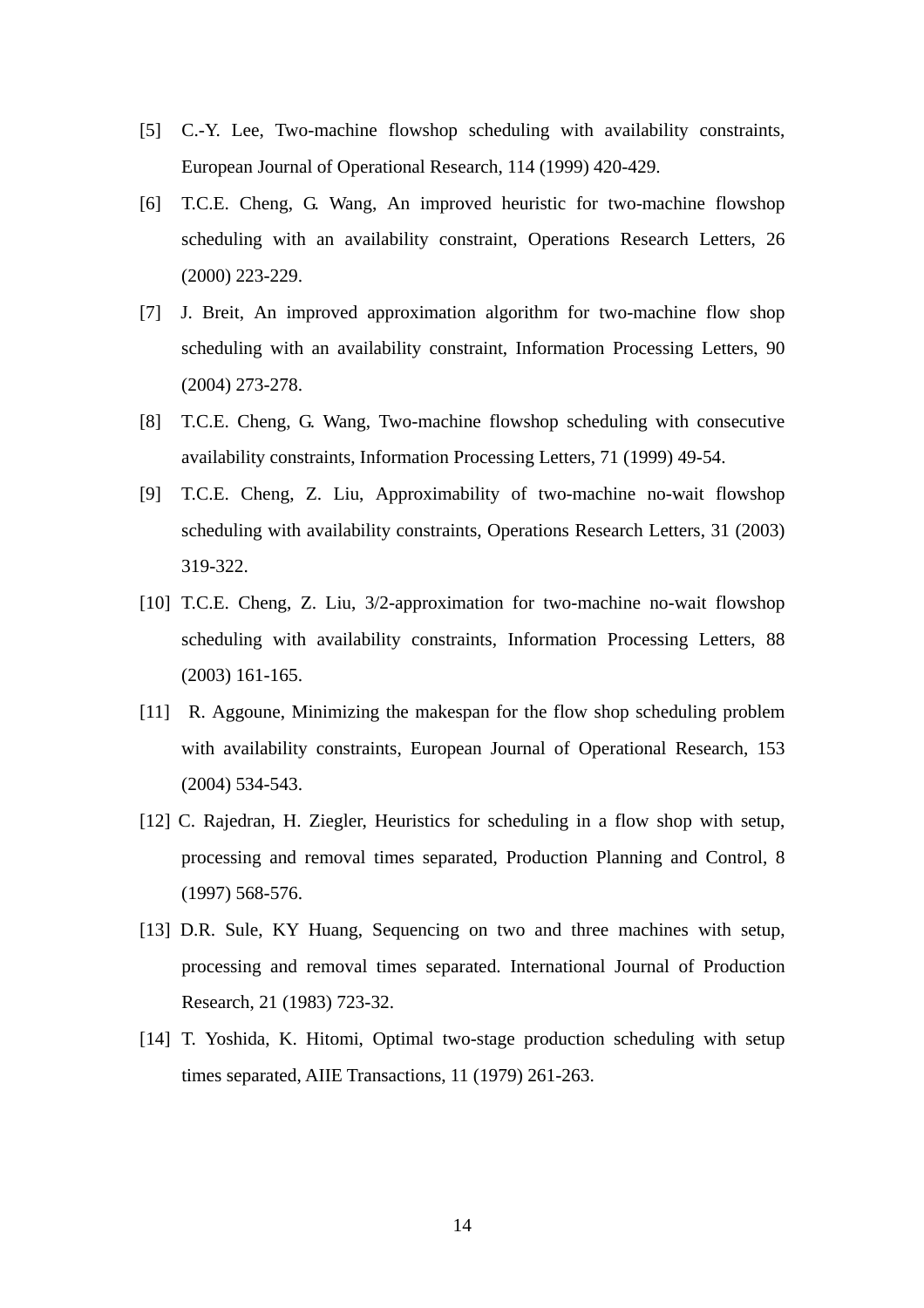

Fig. 1. A schedule  $\pi$  for the example instance.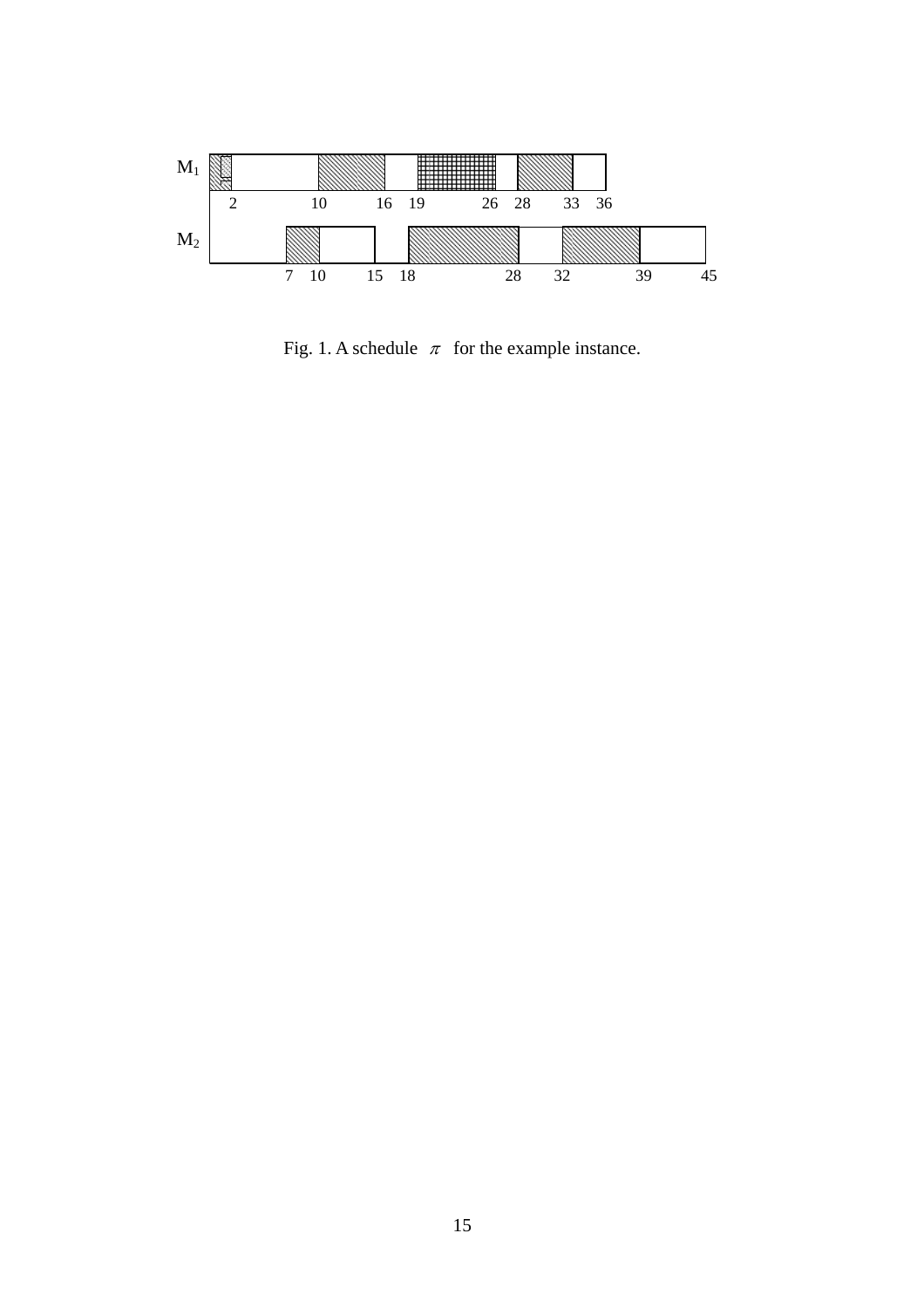

Fig. 2(a). Solution of Steps (2) and (4); Fig. 2(b). Solution of Step (3); Fig. 2(c). Optimal solution.